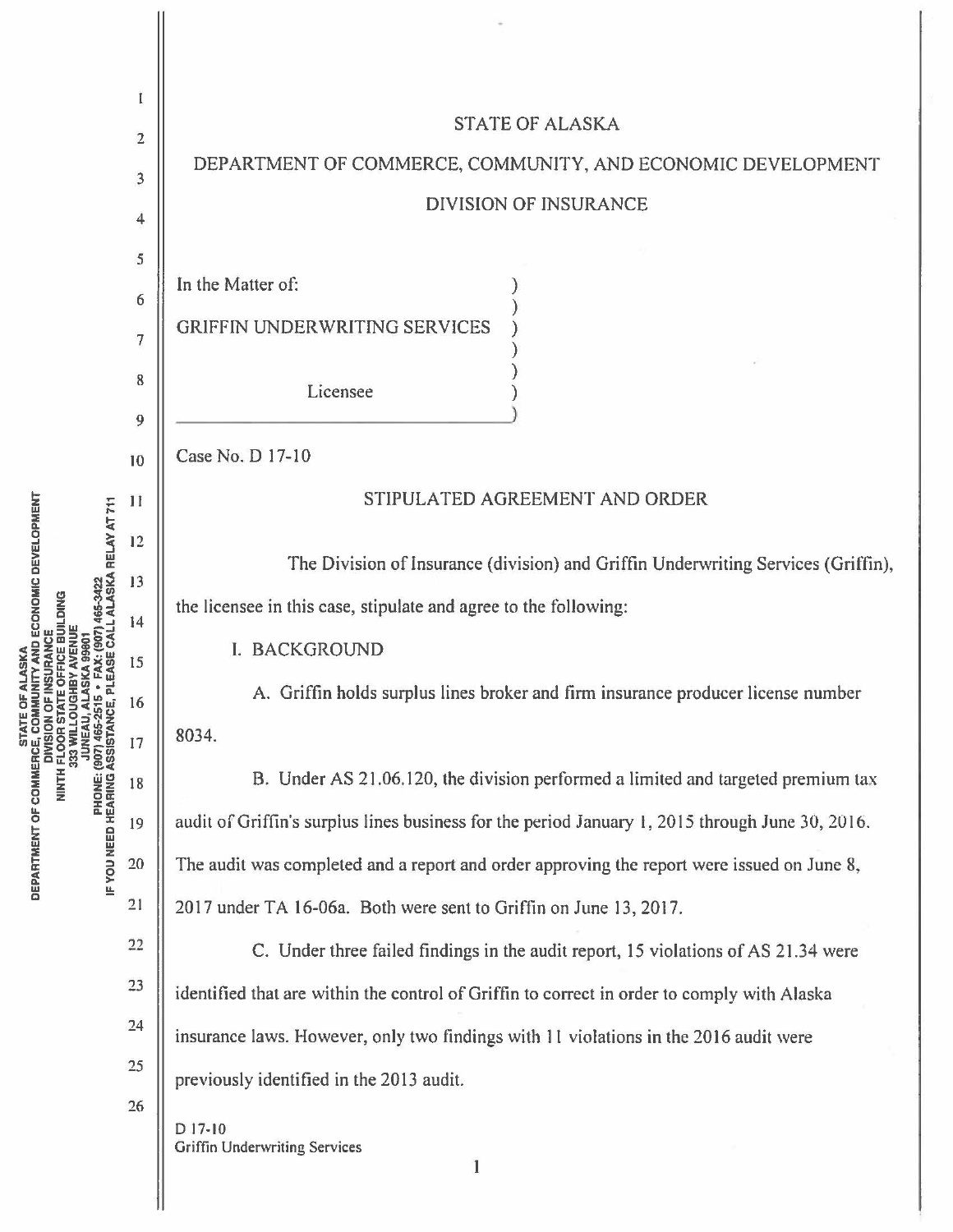$\mathbf{1}$ 2

3

4

5

6

7

8

9

to

22

23

24

25

26

D. The 11 violations of AS 21.34 subject Griffin to civil penalties under AS 21.34.230.

E. Due to these violations having occurred within the two calendar years cited in the signed Stipulated Agreement and Order D 14-02 entered into between the division and Griffin, the previously suspended portion of \$5,000 in that Stipulated Agreement and Order is now subject to reinstatement.

II. TERMS OF AGREEMENT

I. The division agrees that the next audit performed on Griffin related hereto will exclude any quarter ending before October 1, 2017.

2. For the reinstated penalties under Stipulated Agreement and Order D 14-02, Griffin agrees to pay \$5,000 within three months from the time Griffin is notified that the director has signed the order approving this agreement.

3. For the TA l 6-06a audit violations, Griffin agrees to pay a civil penalty under AS 21.34.230 in the amount of \$20,000 with \$10,000 suspended. The unsuspended penalty of \$10,000 is payable within three months from the time Griffin is notified that the director has signed the order approving this agreement.

4. In the event Griffin is found to have violated the Alaska insurance laws during the period that will be part of the next audit, the suspended portion of the penalty referenced in paragraph 3 will be reinstated. Griffin also will be subject to any and all sanctions authorized by the insurance laws including imposing additional penalties.

5. By signing this agreement, Griffin understands and agrees that any failure to comply with the terms of this agreement may be grounds to revoke, suspend, or non-renew Alaska surplus lines broker and firm insurance producer license number 8034.

D 17-10 Griffin Underwriting **Services** 

**b**<br>**E** ... 11<br>**E** ... **DEVELOP**<br> **A: MELAY**<br> **A: RELAY**<br> **A: RELAY**  $\frac{1}{2}$   $\frac{1}{3}$   $\frac{1}{3}$   $\frac{1}{3}$   $\frac{1}{3}$   $\frac{1}{3}$   $\frac{1}{3}$   $\frac{1}{3}$   $\frac{1}{3}$   $\frac{1}{3}$   $\frac{1}{3}$   $\frac{1}{3}$   $\frac{1}{3}$   $\frac{1}{3}$   $\frac{1}{3}$   $\frac{1}{3}$   $\frac{1}{3}$   $\frac{1}{3}$   $\frac{1}{3}$   $\frac{1}{3}$   $\frac{1}{3}$   $\frac{1}{3}$  <sup>0</sup>**z z** "'5 i5 *,0"'* 0 .J ., .J 14 !rlws~ ... ;::-~ **cUmzolfiu ~zZwwm- ,c<U> .,W** Ill a:u:;c ,cu, 15 5i;i"->i:2:f:. **czzOmlll • .J**  *~***<br>***~***oxing beneficially beneficially<br>assisted by a start of a start of**  $\frac{1}{2}$ **<br>** $\frac{1}{2}$ **~uQa:**<br>#uQa::d:#i **COMMERC**<br> **DIV**<br> **WITH FLC**<br> **WITH FLC**<br> **WITH & 233**<br> **WITH & 253**<br> **WITH & 253**<br> **WITH & 253**<br> **WITH & 253** <sup>~</sup>*f:5* **<sup>0</sup>:z:** 19 !z **<sup>Q</sup>** <sup>w</sup>**w <sup>w</sup>**  $\frac{1}{2}$   $\frac{1}{2}$   $\frac{20}{2}$ **BEAT**<br> **DED**<br>  $\frac{1}{21}$